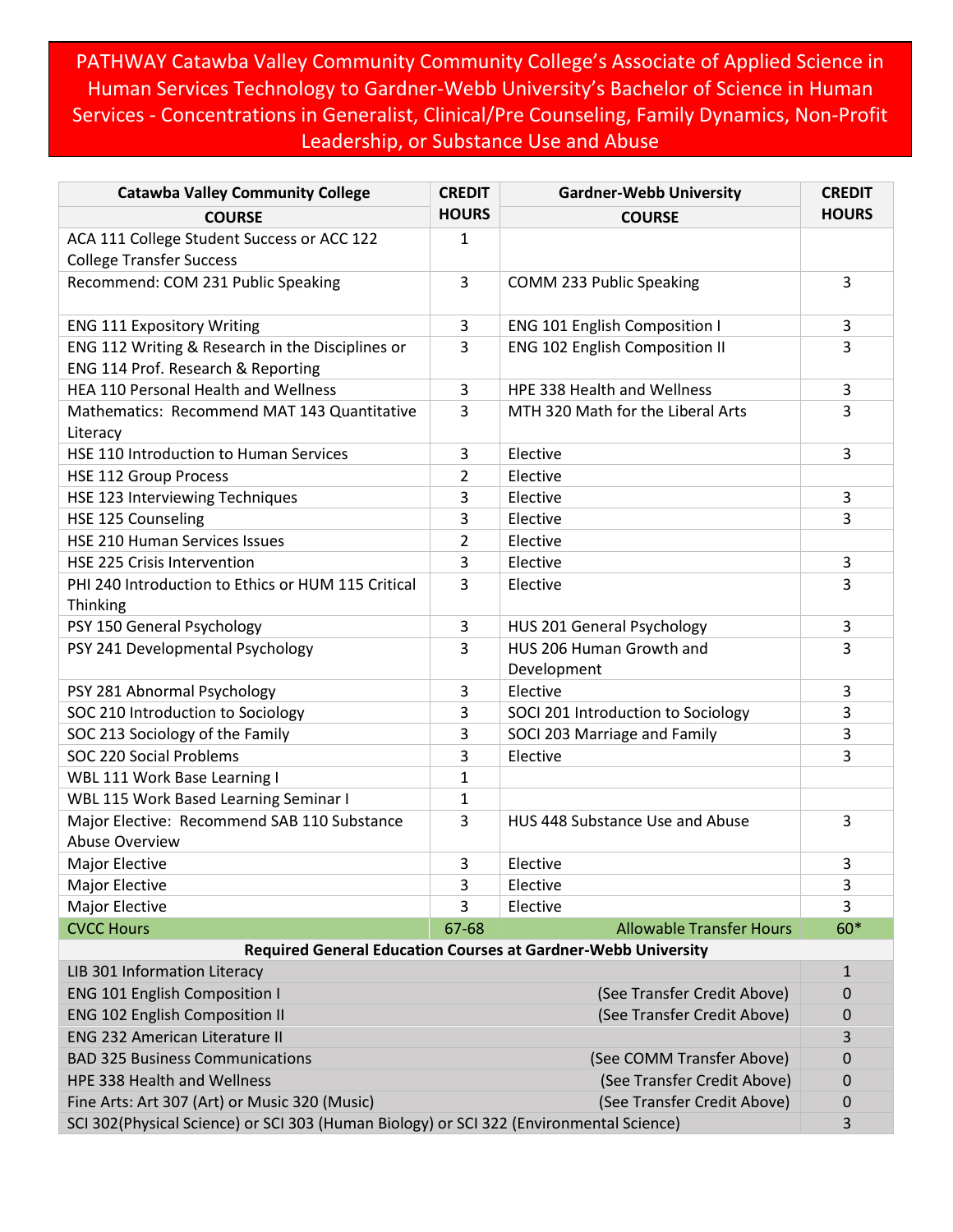| SCI 302(Physical Science) or SCI 303 (Human Biology) or SCI 322 (Environmental Science) |             |  |  |  |
|-----------------------------------------------------------------------------------------|-------------|--|--|--|
| HIS 319 US 20 <sup>th</sup> Century                                                     |             |  |  |  |
| PSC 302 American Government                                                             |             |  |  |  |
| REL 300 Old Testament Survey                                                            | 3           |  |  |  |
| REL 301 New Testament Survey                                                            | 3           |  |  |  |
| MTH 320 Math for the Liberal Arts<br>(See Transfer Credit Above)                        | 0           |  |  |  |
| <b>Required Courses in Human Services</b>                                               |             |  |  |  |
| (See Transfer Credit Above)<br>HUS 201 General Psychology                               | $\mathbf 0$ |  |  |  |
| HUS 206 Human Growth and Development<br>(See Transfer Credit Above)                     | 0           |  |  |  |
| HUS 300 Ethical Issues in Human Services                                                | 3           |  |  |  |
| <b>HUS 302 Group Dynamics</b>                                                           |             |  |  |  |
| <b>HUS 304 Human Services Profession</b>                                                |             |  |  |  |
| HUS 311 Diversity and Multicultural Foundations in Human Services                       |             |  |  |  |
| HUS 404 Case Management and Assessment                                                  |             |  |  |  |
| HUS 411 Applied Psychopathology                                                         |             |  |  |  |
| HUS 426 Crisis, Trauma, and Intervention Strategy                                       |             |  |  |  |
| HUS 499 Applications in Human Services                                                  |             |  |  |  |
| <b>Concentration in Generalist (Choose 3 Courses)</b>                                   |             |  |  |  |
| HUS 320 Introduction to Clinical Practice                                               | 3           |  |  |  |
| HUS 374 Psychology of Religion                                                          |             |  |  |  |
| HUS 399 Community Resource Development                                                  | 3           |  |  |  |
| HUS 402 Introduction to Counseling                                                      | 3           |  |  |  |
| HUS 406 Psychology of Personality                                                       | 3           |  |  |  |
| HUS 412 Psychology of Aging                                                             | 3           |  |  |  |
| HUS 413 Understanding Nonprofit Organizations                                           | 3           |  |  |  |
| HUS 416 Leadership in the Helping Profession                                            | 3           |  |  |  |
| <b>HUS 440 Family Dynamics</b>                                                          | 3           |  |  |  |
| HUS 448 Substance Use and Abuse<br>(See Transfer Credit Above)                          | 0           |  |  |  |
| HUS 495 Internship in Human Services                                                    | 3           |  |  |  |
| HUS 497 Internship in Human Services                                                    | 3           |  |  |  |
| HUS 498 Internship in Human Services                                                    | 3           |  |  |  |
| <b>FREE Elective Hours</b>                                                              | 8           |  |  |  |
| <b>Concentration in Clinical / Pre-Counseling</b>                                       |             |  |  |  |
| HUS 320 Introduction to Clinical Practice                                               | 3           |  |  |  |
| HUS 402 Introduction to Counseling                                                      | 3           |  |  |  |
| HUS 406 Psychology of Personality                                                       | 3           |  |  |  |
| <b>FREE Elective Hours</b>                                                              | 5           |  |  |  |
| <b>Concentration in Family Dynamics</b>                                                 |             |  |  |  |
| HUS 399 Community Resource Development                                                  | 3           |  |  |  |
| HUS 412 Psychology of Aging                                                             | 3           |  |  |  |
| <b>HUS 440 Family Dynamics</b>                                                          | 3           |  |  |  |
| <b>FREE Elective Hours</b>                                                              | 5           |  |  |  |
| <b>Concentration in Non-Profit Leadership</b>                                           |             |  |  |  |
| HUS 399 Community Resource Development                                                  | 3           |  |  |  |
| HUS 413 Understanding Nonprofit Organizations                                           |             |  |  |  |
| HUS 416 Leadership in the Helping Profession                                            |             |  |  |  |
| <b>FREE Elective Hours</b>                                                              |             |  |  |  |
| <b>Concentration in Substance Use and Abuse</b>                                         |             |  |  |  |
| HUS 399 Community Resource Development                                                  | 3           |  |  |  |